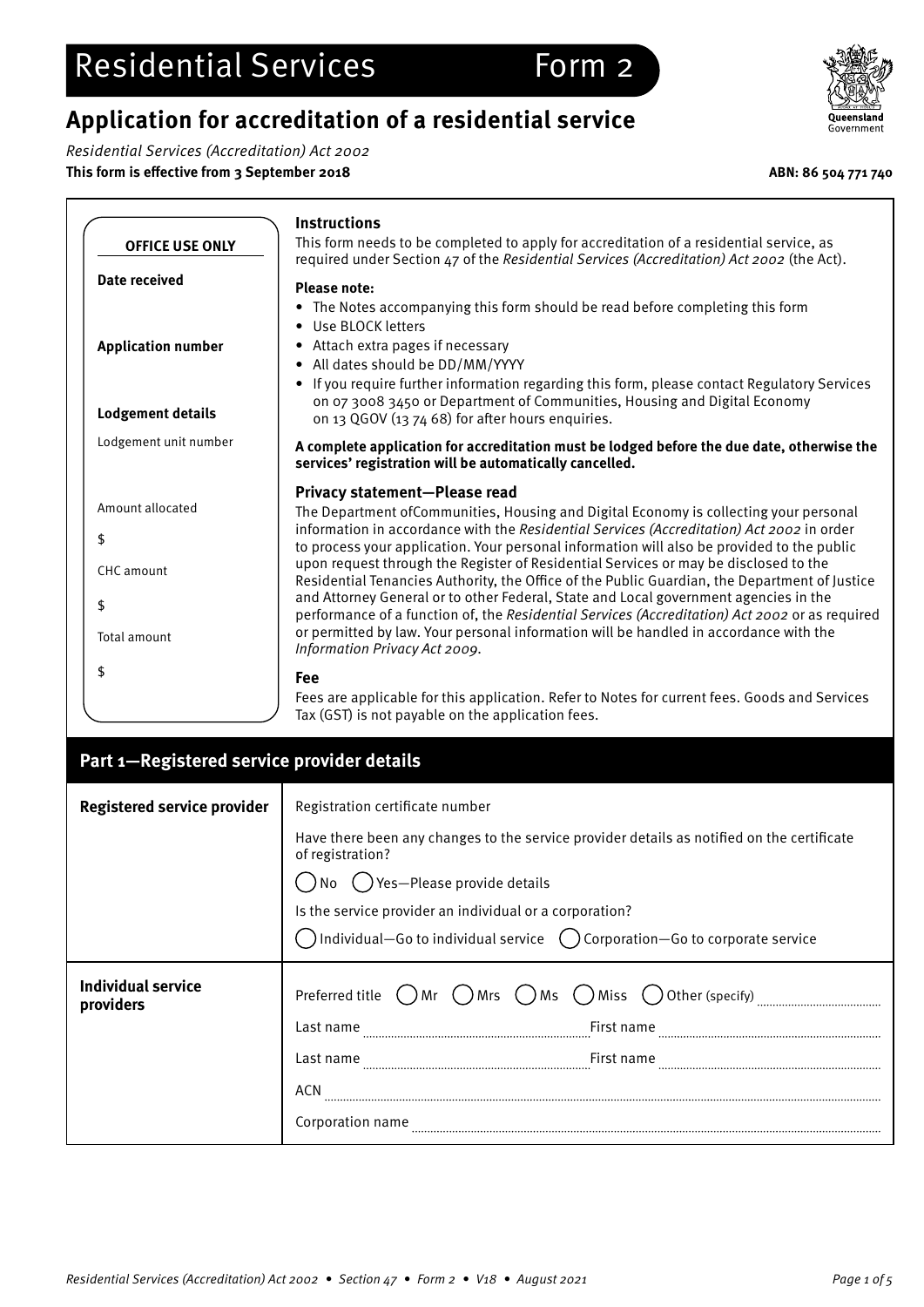| Part 1-Registered service provider details continued                                                   |                                                                                                                                                                                                                                                                                                                                                                                                                                                                                                                                                                                                                                                                                                                                                                                                                                                                                  |  |
|--------------------------------------------------------------------------------------------------------|----------------------------------------------------------------------------------------------------------------------------------------------------------------------------------------------------------------------------------------------------------------------------------------------------------------------------------------------------------------------------------------------------------------------------------------------------------------------------------------------------------------------------------------------------------------------------------------------------------------------------------------------------------------------------------------------------------------------------------------------------------------------------------------------------------------------------------------------------------------------------------|--|
| <b>Postal address</b>                                                                                  |                                                                                                                                                                                                                                                                                                                                                                                                                                                                                                                                                                                                                                                                                                                                                                                                                                                                                  |  |
|                                                                                                        | Suburb Suburb Suburb State Suburb Decision Contractor State State State State                                                                                                                                                                                                                                                                                                                                                                                                                                                                                                                                                                                                                                                                                                                                                                                                    |  |
| <b>Contact details</b>                                                                                 | Preferred contact method Phone Fax Mobile Email Mail                                                                                                                                                                                                                                                                                                                                                                                                                                                                                                                                                                                                                                                                                                                                                                                                                             |  |
| Corporate service provider                                                                             | ACN (Australian Company Number) [11] manuscription and the company Number of Account Account and Account Account Account Account Account Account Account Account Account Account Account Account Account Account Account Accou<br>and/or                                                                                                                                                                                                                                                                                                                                                                                                                                                                                                                                                                                                                                         |  |
|                                                                                                        |                                                                                                                                                                                                                                                                                                                                                                                                                                                                                                                                                                                                                                                                                                                                                                                                                                                                                  |  |
| <b>Corporate registered</b><br>office address<br>Note: a post office box address is<br>not acceptable. | $\large \bf Address \ _{ \color{blue} \textcolor{blue} \textcolor{blue} \textcolor{blue} \textcolor{blue} \textcolor{blue} \textcolor{blue} \textcolor{blue} \textcolor{blue} \textcolor{blue} \textcolor{blue} \textcolor{blue} \textcolor{blue} \textcolor{blue} \textcolor{blue} \textcolor{blue} \textcolor{blue} \textcolor{blue} \textcolor{blue} \textcolor{blue} \textcolor{blue} \textcolor{blue} \textcolor{blue} \textcolor{blue} \textcolor{blue} \textcolor{blue} \textcolor{blue} \textcolor{blue} \textcolor{blue} \textcolor{blue} \textcolor{blue} \textcolor{blue} \textcolor{blue} \textcolor{blue} \textcolor{blue} \text$<br>Suburb Electron Contract Contract Contract Contract Contract Contract Contract Contract Contract Contract Contract Contract Contract Contract Contract Contract Contract Contract Contract Contract Contract Contract Contract |  |
| <b>Nominated director</b><br>Director nominated<br>as main contact                                     | Preferred title $\bigcirc$ Mr $\bigcirc$ Mrs $\bigcirc$ Ms $\bigcirc$ Miss $\bigcirc$ Other (specify) $\ldots$ $\ldots$ $\ldots$ $\ldots$ $\ldots$<br>Residential address [111] All and the state of the contract of the state of the state of the state of the state of the state of the state of the state of the state of the state of the state of the state of the state of the                                                                                                                                                                                                                                                                                                                                                                                                                                                                                             |  |
|                                                                                                        | Suburb Electronic Contract Postcode Electronic Contract Postcode Electronic Contract Postcode Electronic Contract Contract Contract Contract Contract Contract Contract Contract Contract Contract Contract Contract Contract<br>Phone (business) <b>Example 2018</b> (business) <b>Phone (business) EX</b> (business) <b>Phone (business) EX</b> (business) <b>EX</b> (business) <b>EX</b> (business) <b>EX</b> (business) <b>EX</b> (business) <b>EX</b> (business) <b>EX</b> (business) <b>EX</b> (busines                                                                                                                                                                                                                                                                                                                                                                    |  |
|                                                                                                        |                                                                                                                                                                                                                                                                                                                                                                                                                                                                                                                                                                                                                                                                                                                                                                                                                                                                                  |  |
|                                                                                                        | Preferred contact method   Phone   Fax   Mobile   Email   Mail                                                                                                                                                                                                                                                                                                                                                                                                                                                                                                                                                                                                                                                                                                                                                                                                                   |  |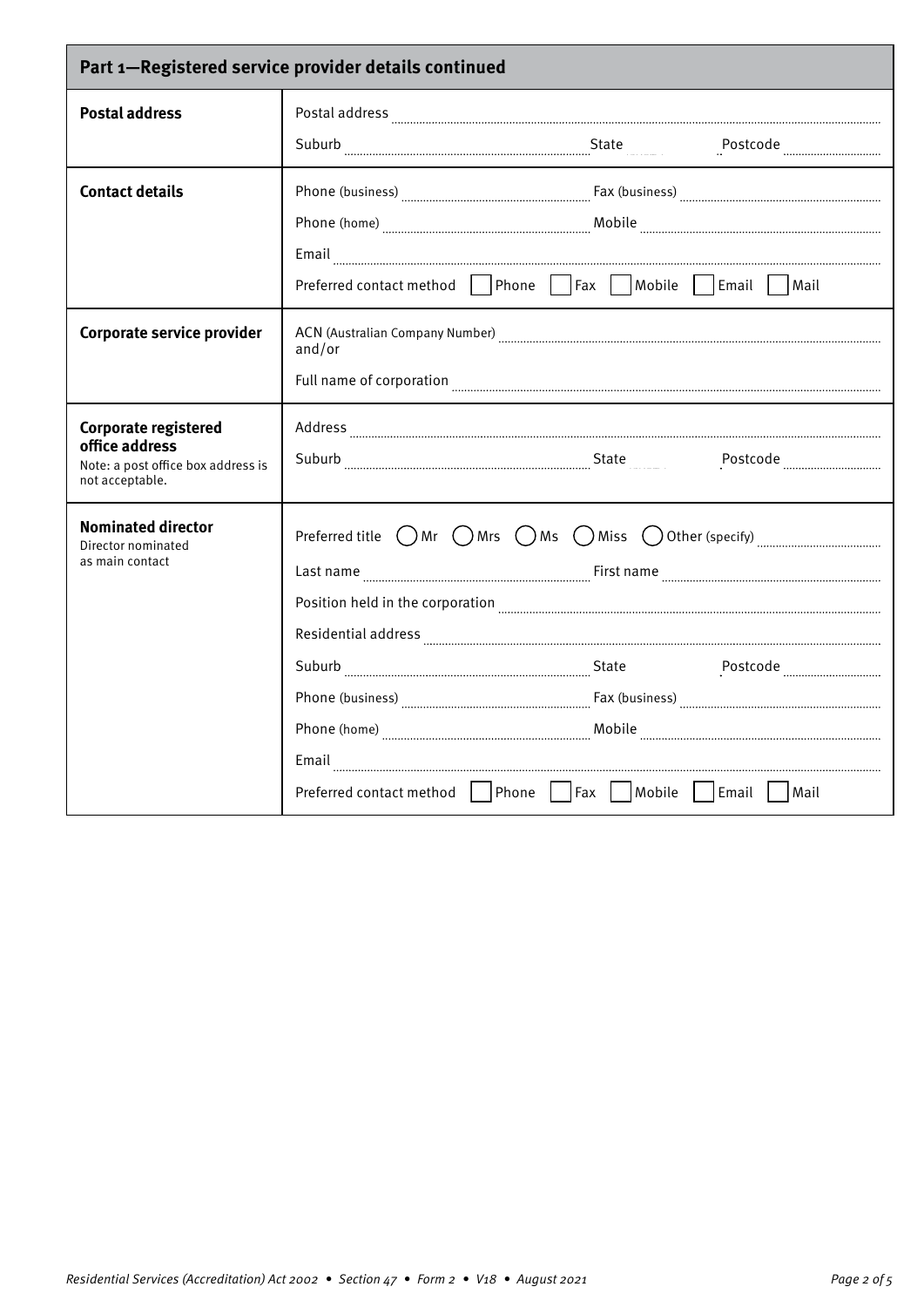| Part 2-Details of previous accreditation                                                                                                                                                                          |                                                                                                                                                                                                                                                                                                                                                                                                                                       |  |
|-------------------------------------------------------------------------------------------------------------------------------------------------------------------------------------------------------------------|---------------------------------------------------------------------------------------------------------------------------------------------------------------------------------------------------------------------------------------------------------------------------------------------------------------------------------------------------------------------------------------------------------------------------------------|--|
| <b>Previous accreditation</b><br>application                                                                                                                                                                      | Have you previously applied for accreditation and:<br>Yes<br>No<br>No<br>Yes<br>No<br>If the answer of any of the above is YES, please indicate the level of accreditation applied for:<br>Level 1 accommodation service<br>Level 2 food service<br>Level 3 personal care service                                                                                                                                                     |  |
| <b>Accreditation refusal</b><br>details                                                                                                                                                                           | If your previous application for accreditation of the service was refused please provide:<br>Reason for refusal:<br>Please provide information to illustrate the corrective action taken to address the reasons<br>for refusal (you may use a continuation sheet if necessary):<br>DD / MM / YYYY                                                                                                                                     |  |
| Part 3-Service details                                                                                                                                                                                            |                                                                                                                                                                                                                                                                                                                                                                                                                                       |  |
| <b>Service details</b><br>Indicate the level of accreditation<br>to which this application relates.<br>More than one level may be<br>applied for.<br>All residential services must hold<br>Level 1 accreditation. | Level 2 food service<br>Level 1 accommodation service<br>Level 3 personal care service<br>Number of residents accommodated at the time of making this application?<br>Have you been granted an extension of time in which to make this application?<br>) Yes<br>$($ )No                                                                                                                                                               |  |
| Part 4-Registered residential service premises                                                                                                                                                                    |                                                                                                                                                                                                                                                                                                                                                                                                                                       |  |
| <b>Registered residential</b><br>service premises                                                                                                                                                                 | Address at which the registered residential service is conducted                                                                                                                                                                                                                                                                                                                                                                      |  |
|                                                                                                                                                                                                                   | Postcode<br>Maximum number of residents who can be accommodated in the residential service                                                                                                                                                                                                                                                                                                                                            |  |
|                                                                                                                                                                                                                   | Number of relevant employees or staff usually in attendance at the residential service<br>Has the registered residential service premises undergone any changes since the last<br>application for accreditation? Please see Notes for examples of changes you should include.<br>() Yes-Please provide further information<br>No<br>Please note that Form 7: Notice of other changes should be completed where changes have occurred. |  |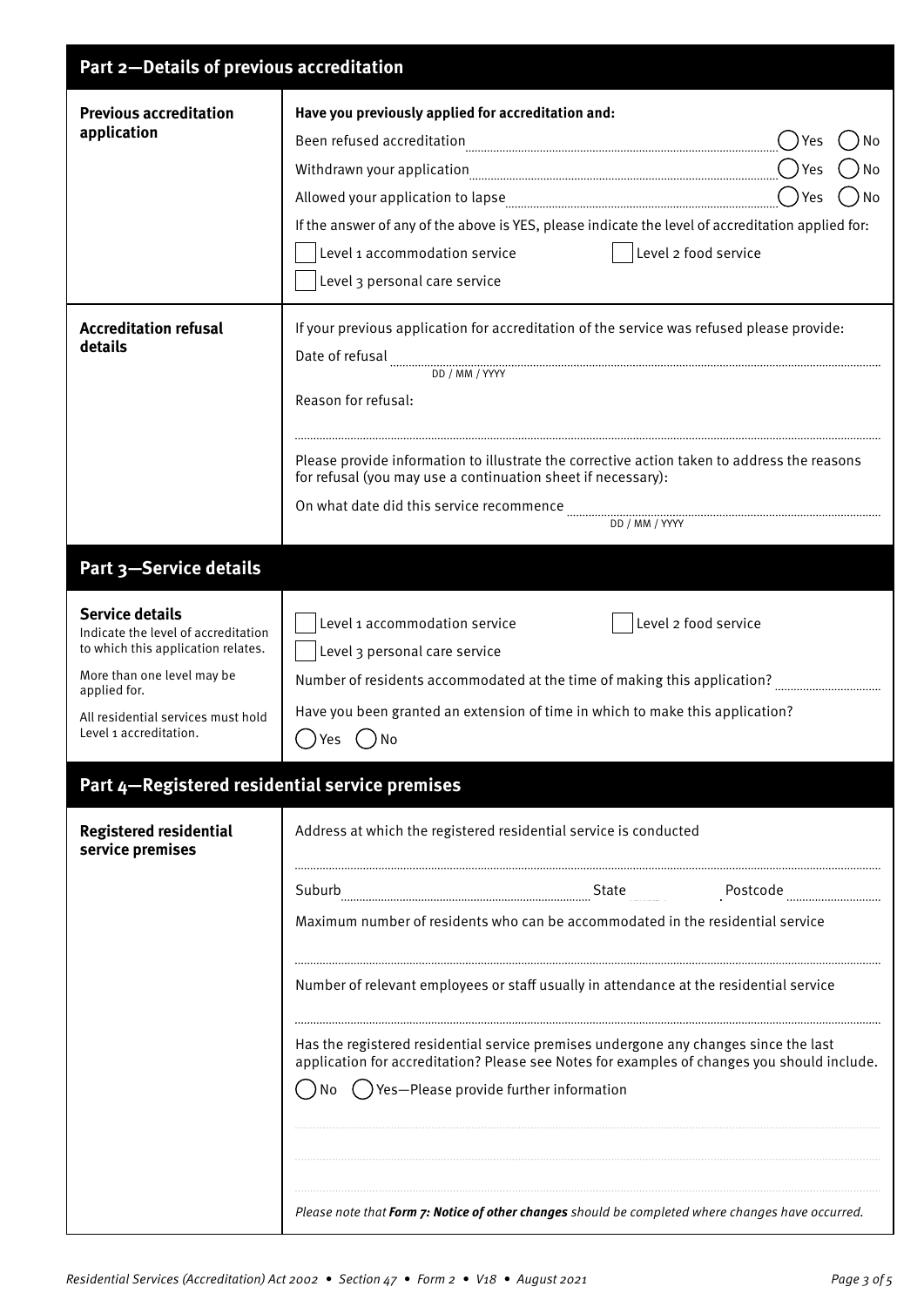| Part 5-Checklist and declaration                                                                                                                                                                                                                                                                                                      |                                                                                                                                                                                                                                                                                                                                                                                                                                                                                                                                                                                                                                                                                                                              |  |
|---------------------------------------------------------------------------------------------------------------------------------------------------------------------------------------------------------------------------------------------------------------------------------------------------------------------------------------|------------------------------------------------------------------------------------------------------------------------------------------------------------------------------------------------------------------------------------------------------------------------------------------------------------------------------------------------------------------------------------------------------------------------------------------------------------------------------------------------------------------------------------------------------------------------------------------------------------------------------------------------------------------------------------------------------------------------------|--|
| <b>Check list and declaration</b><br>N/A=Not applicable                                                                                                                                                                                                                                                                               | Have you completed the following?<br>I have read all the accompanying Notes for this form.<br>I have completed all relevant parts of the form.<br>I have enclosed a completed self-assessment workbook.<br>I have enclosed all of the documents as mentioned in the self-assessment workbook<br>A copy of the Building Compliance Notice (BCN) and Fire Safety Management Plan<br>(FSMP) has been provided.<br>I have enclosed the appropriate fee for accreditation of a residential service.<br>I have checked the answers I have given on this form and in the completed<br>self-assessment workbook and state that they, and the additional documents<br>provided, are true and correct in every detail to my knowledge. |  |
| <b>Applicants sign here</b><br>Each service provider<br>should sign.<br>Please attach a separate<br>sheet for additional signatures<br>if required.<br>For corporation-<br>1 x director and 1 x director or<br>secretary unless you are a sole<br>director-see section 127 of the<br>Corporations Act 2001 (Cth).<br>Sign here $\sum$ | Signed<br>(registered service provider/s)<br>DD / MM / YYYY<br>(registered service provider/s)<br>DD / MM / YYYY<br>Note: to supply incorrect or misleading information may subsequently result in the cancellation of<br>accreditation. Conducting a residential service without accreditation may result in a maximum penalty<br>of 200 penalty units or cancellation of registration.<br>The penalty for a corporation may be up to 1000 penalty units.                                                                                                                                                                                                                                                                   |  |
| Part 6-lodgment and payment details                                                                                                                                                                                                                                                                                                   |                                                                                                                                                                                                                                                                                                                                                                                                                                                                                                                                                                                                                                                                                                                              |  |
| Lodgement                                                                                                                                                                                                                                                                                                                             | Please post the completed application, any supporting documentation and fees<br>to the address below,<br>By mail:<br><b>Regulatory Services</b><br>Department of Communities, Housing and Digital Economy<br>GPO Box 690<br>Brisbane QLD 4001.<br>If you would like more information or assistance regarding this application,<br>contact Regulatory Services on 07 3008 3450, email regulatoryservices@chde.qld.gov.au,<br>or visit our website at www.chde.qld.gov.au.<br>After hours enquiries can be made to the Department of Communities, Housing and Digital<br>Economy on 13 QGOV (13 74 68).                                                                                                                        |  |
| <b>Payment details</b>                                                                                                                                                                                                                                                                                                                | Money Order ( ) Cheque ( ) BPOINT<br>Please make money order or cheque payable to Regulatory Services. Pay via BPOINT at<br>Biller Code: 1655521<br>www.bpoint.com.au/pay/DHPWREGULATORYSERVICES<br>A receipt will not be issued unless specifically requested.                                                                                                                                                                                                                                                                                                                                                                                                                                                              |  |